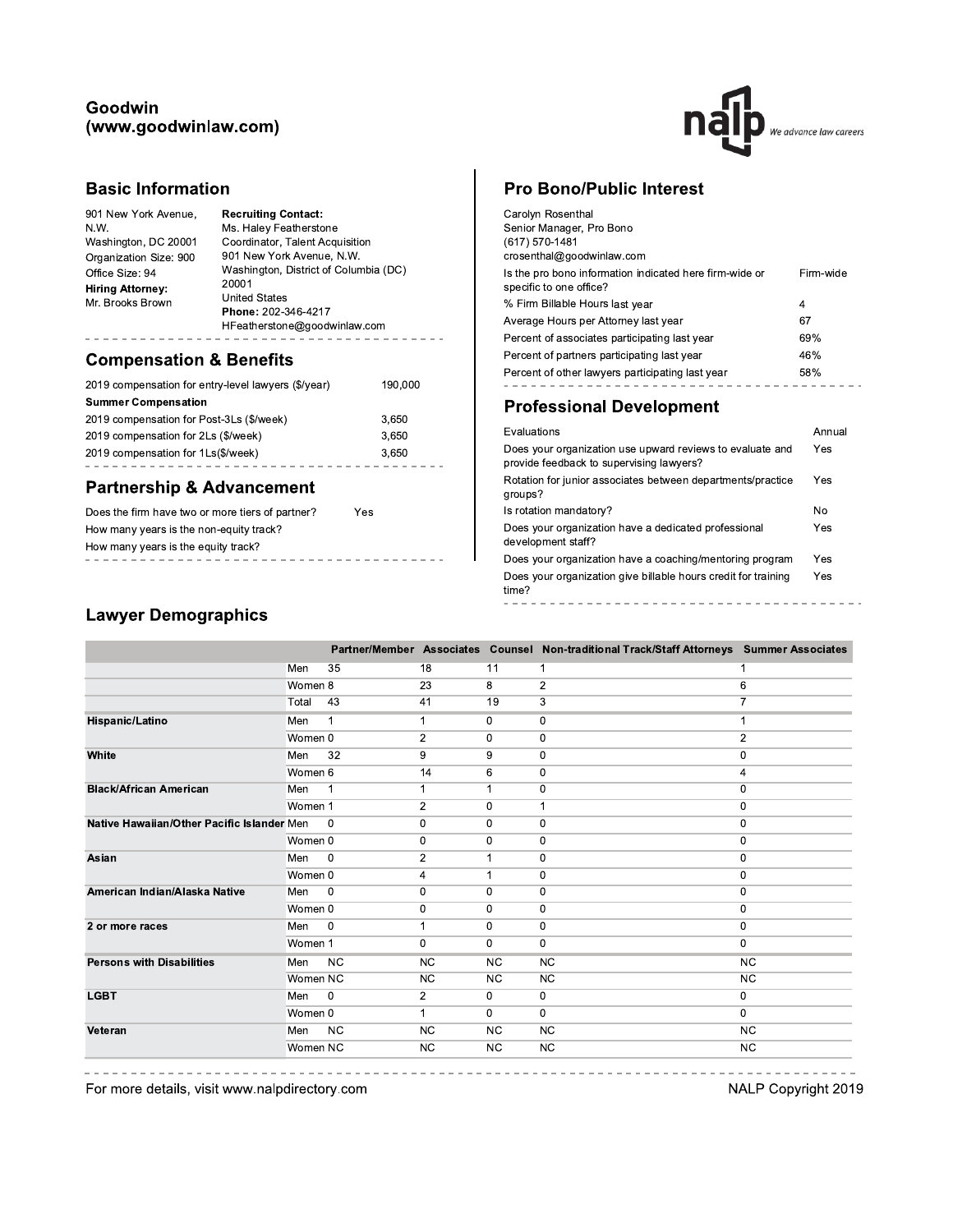

### **General Practice Areas**

| <b>GENERAL</b><br><b>PRACTICE AREAS</b> | <b>EMPLOYER'S PRACTICE</b><br><b>GROUP NAME</b>                                                       | NO. OF<br><b>PARTNERS/MEMBERS</b> | NO. OF<br><b>COUNSEL</b> | NO. OF<br><b>ASSOCIATES</b> | NO. OF<br><b>ENTRY-LEVEL</b><br><b>PLACEMENTS</b><br><b>IN THIS</b><br><b>PRACTICE</b><br><b>AREA LAST</b><br><b>YEAR</b> | NO. OF<br><b>NON-TRADITIONAL</b><br><b>TRACK/STAFF</b><br><b>ATTORNEYS</b> |
|-----------------------------------------|-------------------------------------------------------------------------------------------------------|-----------------------------------|--------------------------|-----------------------------|---------------------------------------------------------------------------------------------------------------------------|----------------------------------------------------------------------------|
| <b>Business, Corporate</b>              | Junior Associates                                                                                     |                                   |                          | 3                           |                                                                                                                           |                                                                            |
| <b>Business, Corporate</b>              | ERISA & Exec Comp                                                                                     |                                   |                          |                             |                                                                                                                           |                                                                            |
| <b>Business, Corporate</b>              | Financial Industry                                                                                    | 6                                 | 3                        | 3                           |                                                                                                                           | 1                                                                          |
| <b>Business, Corporate</b>              | <b>Financial Restructuring</b>                                                                        |                                   |                          |                             |                                                                                                                           |                                                                            |
| <b>Business, Corporate</b>              | <b>Private Equity</b>                                                                                 | $\overline{7}$                    | 3                        | 5                           |                                                                                                                           |                                                                            |
| <b>Business, Corporate</b>              | Real Estate Industry                                                                                  |                                   |                          |                             |                                                                                                                           |                                                                            |
| <b>Business, Corporate</b>              | Technology & Life Sciences                                                                            | 3                                 | 4                        | $\overline{7}$              |                                                                                                                           |                                                                            |
| <b>Business, Corporate</b>              | Tax/Trusts & Estate                                                                                   |                                   |                          |                             |                                                                                                                           |                                                                            |
| Litigation                              | Financial Industry                                                                                    | 10                                |                          | $\overline{7}$              |                                                                                                                           |                                                                            |
| Litigation                              | IP Litigation                                                                                         | 6                                 | 2                        | 3                           |                                                                                                                           |                                                                            |
| Litigation                              | Junior Associates                                                                                     |                                   |                          | $\overline{7}$              |                                                                                                                           |                                                                            |
| Litigation                              | Securities, White Collar &<br><b>Business Litigation</b>                                              | 3                                 |                          |                             |                                                                                                                           |                                                                            |
| Litigation                              | Speciality-Antitrust, Appellate,<br>Energy & Environmental, Labor<br>& Employment, Products Liability | $\overline{7}$                    | 4                        | 6                           |                                                                                                                           |                                                                            |

### **HIRING & RECRUITMENT**

|                                            |                | <b>Began Work In</b>         |                |                                |            |  |  |  |  |  |  |  |  |  |
|--------------------------------------------|----------------|------------------------------|----------------|--------------------------------|------------|--|--|--|--|--|--|--|--|--|
| <b>LAWYERS</b>                             |                | 2017 Prior Summer Associates | 2018           | <b>Prior Summer Associates</b> | 2019       |  |  |  |  |  |  |  |  |  |
| Entry-level                                | 4              | 4                            | 5              | 5                              | 5          |  |  |  |  |  |  |  |  |  |
| Entry-level (non-traditional track)        |                |                              |                |                                |            |  |  |  |  |  |  |  |  |  |
| <b>Lateral Partners</b>                    |                |                              | 6              |                                | TBD        |  |  |  |  |  |  |  |  |  |
| Lateral Associates                         | 4              |                              | 12             |                                | <b>TBD</b> |  |  |  |  |  |  |  |  |  |
| All Other Laterals (non-traditional track) |                |                              | $\overline{2}$ |                                | <b>TBD</b> |  |  |  |  |  |  |  |  |  |
| Post-Clerkship                             |                |                              |                |                                |            |  |  |  |  |  |  |  |  |  |
| LL.M.s (U.S.)                              |                |                              |                |                                |            |  |  |  |  |  |  |  |  |  |
| LL.M.s (non-U.S.)                          |                |                              |                |                                |            |  |  |  |  |  |  |  |  |  |
| <b>SUMMER</b>                              |                |                              |                |                                |            |  |  |  |  |  |  |  |  |  |
| Post-3Ls                                   |                |                              |                |                                |            |  |  |  |  |  |  |  |  |  |
| 2Ls                                        | $\overline{7}$ | 1                            | 5              |                                | 7          |  |  |  |  |  |  |  |  |  |
| 1Ls                                        |                |                              |                |                                |            |  |  |  |  |  |  |  |  |  |

| Number of 2018 Summer 2Ls considered for associate offers |            |  |
|-----------------------------------------------------------|------------|--|
| Number of offers made to summer 2L associates             |            |  |
| General Hiring Criteria                                   | Strong law |  |
|                                                           |            |  |

| Strong law school and undergraduate record; Law Review or Journal experience preferred. |  |  |  |  |  |  |  |  |  |  |  |  |  |  |  |  |
|-----------------------------------------------------------------------------------------|--|--|--|--|--|--|--|--|--|--|--|--|--|--|--|--|
|                                                                                         |  |  |  |  |  |  |  |  |  |  |  |  |  |  |  |  |

# **Diversity & Inclusion**

Diversity Contact: Mr. Bernard Guinyard

Diversity Website/URL: http://www.goodwinlaw.com/firm/diversity-and-inclusion

# **Organization Narrative**

Goodwin is a leading Am Law 50 and Global 50 law firm, with offices across the United States and in Europe and Asia. With more than 1,000 lawyers, Goodwin offers innovative counsel and delivers results through a client-centric and collaborative approach. We're business-oriented lawyers equally comfortable in the boardroom and the courtroom. Our success is unprecedented.

Our firm's culture fosters an open, inclusive and collegial atmosphere. We are a cohesive group of people from different backgrounds, working together on challenging deals and complex cases. The attorneys you met during the interview process were very impressed with your background and value your experience. There is no doubt that you will become an integral member of our team and assist in furthering our strategic growth goals.